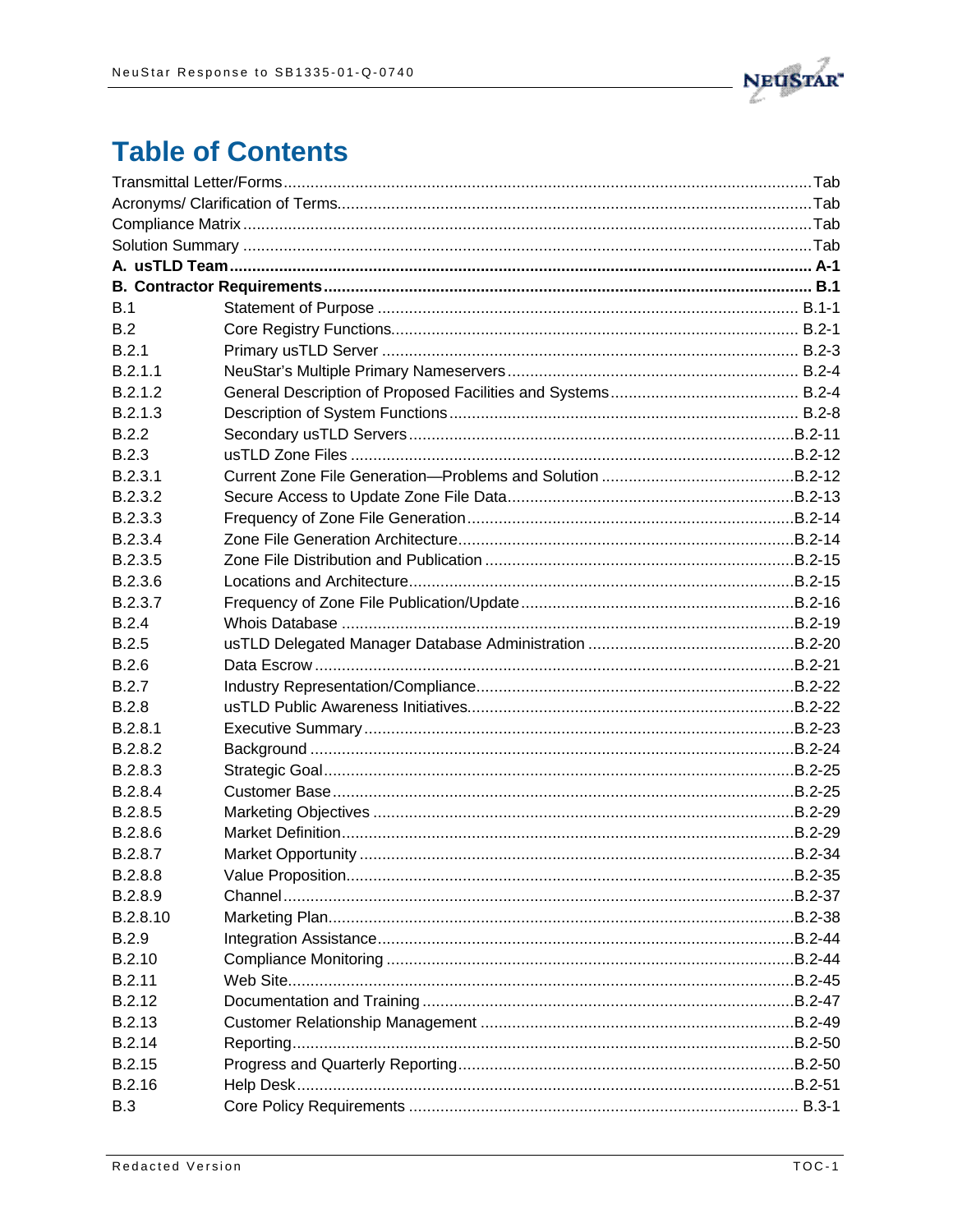

| B.3.1        |                                                                                  |  |
|--------------|----------------------------------------------------------------------------------|--|
| <b>B.3.2</b> |                                                                                  |  |
| <b>B.3.3</b> |                                                                                  |  |
| B.3.3.1      |                                                                                  |  |
| B.3.3.2      |                                                                                  |  |
| <b>B.3.4</b> |                                                                                  |  |
| <b>B.3.5</b> |                                                                                  |  |
| B.4          |                                                                                  |  |
| <b>B.4.1</b> |                                                                                  |  |
| B.4.1.1      |                                                                                  |  |
| B.4.1.2      |                                                                                  |  |
| B.4.1.3      |                                                                                  |  |
| <b>B.4.2</b> |                                                                                  |  |
| B.4.2.1      |                                                                                  |  |
| B.4.2.2      |                                                                                  |  |
| B.4.2.3      |                                                                                  |  |
| <b>B.4.3</b> |                                                                                  |  |
| <b>B.4.4</b> |                                                                                  |  |
| <b>B.4.5</b> | Compliance with Current Locality-Based usTLD Polices                             |  |
|              |                                                                                  |  |
| <b>B.4.6</b> |                                                                                  |  |
| <b>B.4.7</b> |                                                                                  |  |
| B.5          |                                                                                  |  |
| B.5.1        |                                                                                  |  |
| <b>B.5.2</b> |                                                                                  |  |
| <b>B.5.3</b> |                                                                                  |  |
| <b>B.5.4</b> |                                                                                  |  |
| <b>B.5.5</b> |                                                                                  |  |
|              |                                                                                  |  |
|              |                                                                                  |  |
|              |                                                                                  |  |
|              | F. Centralized usTLD Database and Enhanced Shared Registration SystemF-1         |  |
| F.1          |                                                                                  |  |
| F.2          |                                                                                  |  |
|              |                                                                                  |  |
|              |                                                                                  |  |
|              |                                                                                  |  |
|              |                                                                                  |  |
|              |                                                                                  |  |
|              |                                                                                  |  |
|              |                                                                                  |  |
|              |                                                                                  |  |
|              |                                                                                  |  |
| O.1          |                                                                                  |  |
| O.1.1        |                                                                                  |  |
| 0.1.1.1      | Enhanced Shared Registration System (SRS) Data Center Functional Description O-2 |  |
| 0.1.1.2      |                                                                                  |  |
| 0.1.1.3      |                                                                                  |  |
|              |                                                                                  |  |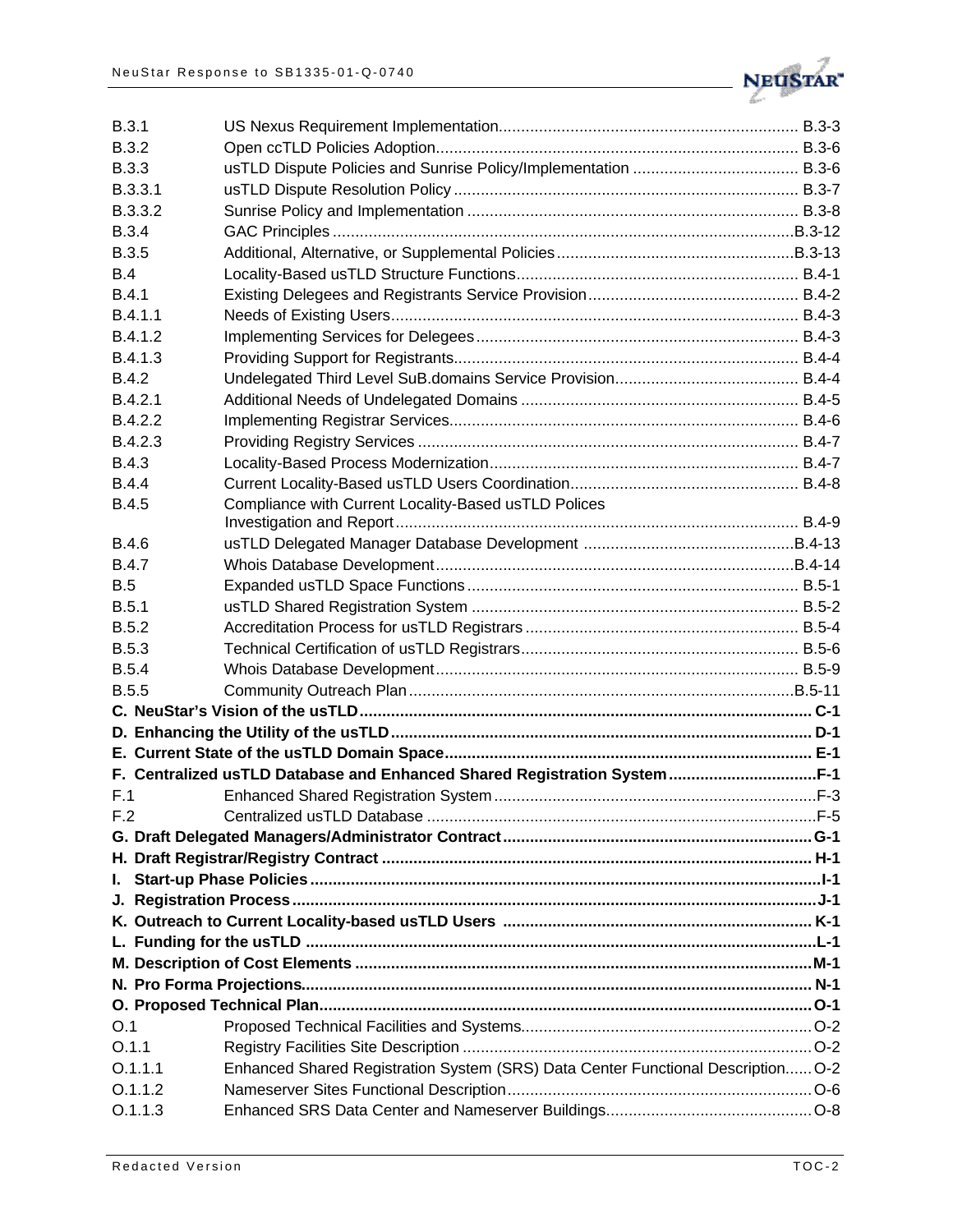

| O.1.2   |  |
|---------|--|
| O.1.2.1 |  |
| O.1.2.2 |  |
| O.1.3   |  |
| O.1.3.1 |  |
| O.1.3.2 |  |
| O.1.4   |  |
| 0.1.4.1 |  |
| O.1.4.2 |  |
| O.2     |  |
| O.3     |  |
| O.3.1   |  |
| O.3.2   |  |
| O.3.3   |  |
| O.4     |  |
| O.4.1   |  |
| O.4.2   |  |
| O.5     |  |
| O.5.1   |  |
| O.5.2   |  |
| O.6     |  |
| O.6.1   |  |
| O.6.2   |  |
| O.6.3   |  |
| O.6.4   |  |
| O.6.5   |  |
| O.7     |  |
| O.7.1   |  |
| O.7.2   |  |
| O.7.3   |  |
| O.8     |  |
| O.8.1   |  |
| O.8.2   |  |
| O.8.3   |  |
| O.9     |  |
| O.9.1   |  |
| O.9.1.1 |  |
| O.9.1.2 |  |
| O.9.2   |  |
| O.10    |  |
| O.10.1  |  |
| O.10.2  |  |
| O.10.3  |  |
| O.11    |  |
| 0.11.1  |  |
| O.12    |  |
| O.13    |  |